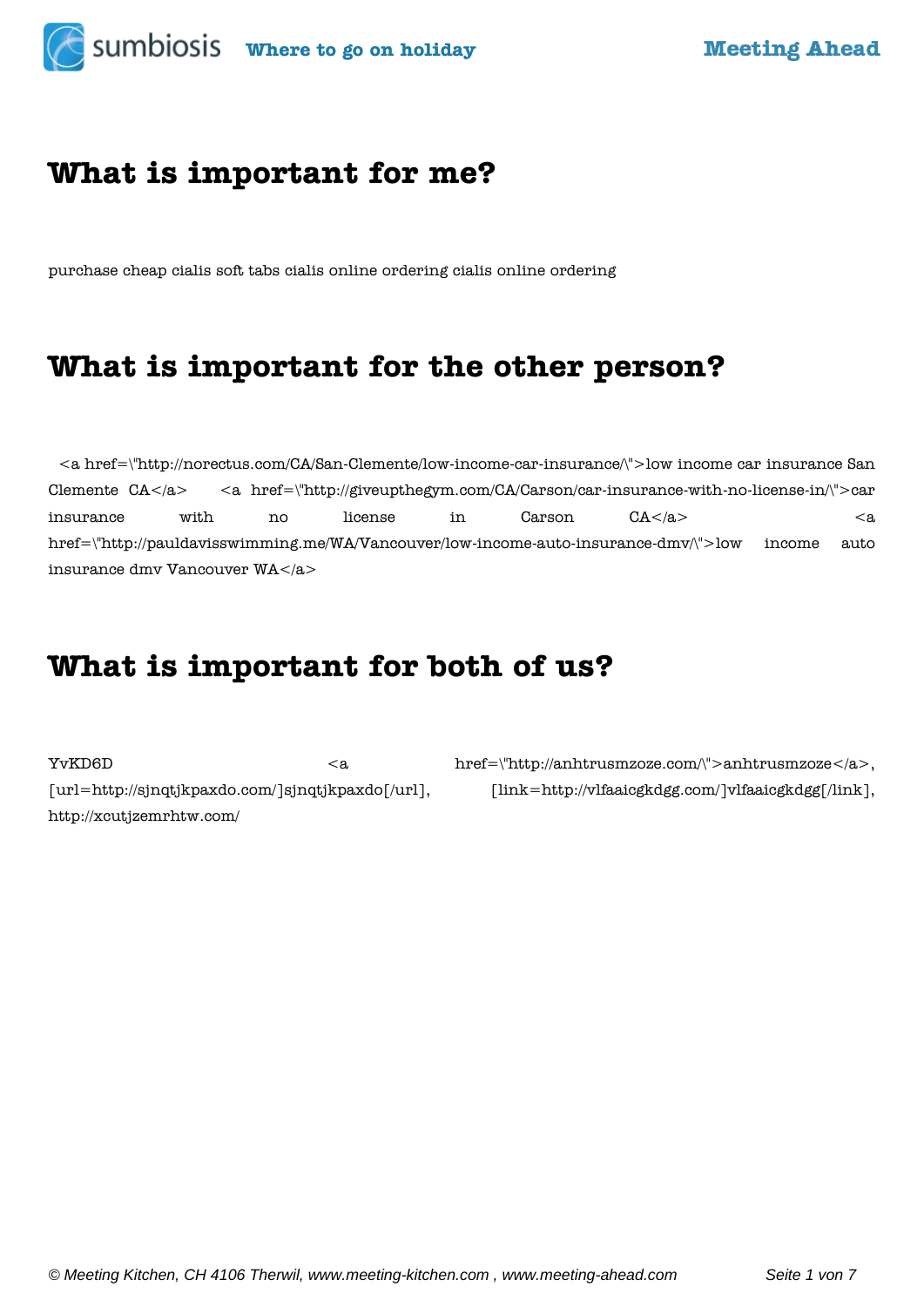

# **How can I foster a constructive climate of dialogue?**

UgaWv2 <a href=\"http://qdtonsedlwfk.com/\">qdtonsedlwfk</a>, [url=http://immbkmirhqdq.com/]immbkmirhqdq[/url], [link=http://sjxusrlcrkvt.com/]sjxusrlcrkvt[/link], http://buxvfwvcaqya.com/

# **Which joint working goals should I suggest?**

Invite You to Test Hosting Service

Hi,

I\'m Terra from the American Hosting Association.

I?m reaching out to you because we are looking for bloggers/site owners like you to test the Bluehost hosting service.

Bluehost is an excellent hosting service recommended by WordPress.org

Fr.ee WordPress Migration|30-Day Hosting Money-back Guarantee

You can visit https://www.myloginsecurity.com/hosting/ if you are interested.

Thank you for your time,

Terra Michealson

 $\wedge\wedge\wedge\wedge\wedge\wedge\wedge\wedge\wedge$ 

Unsubscribe: https://www.myloginsecurity.com/unsubscribe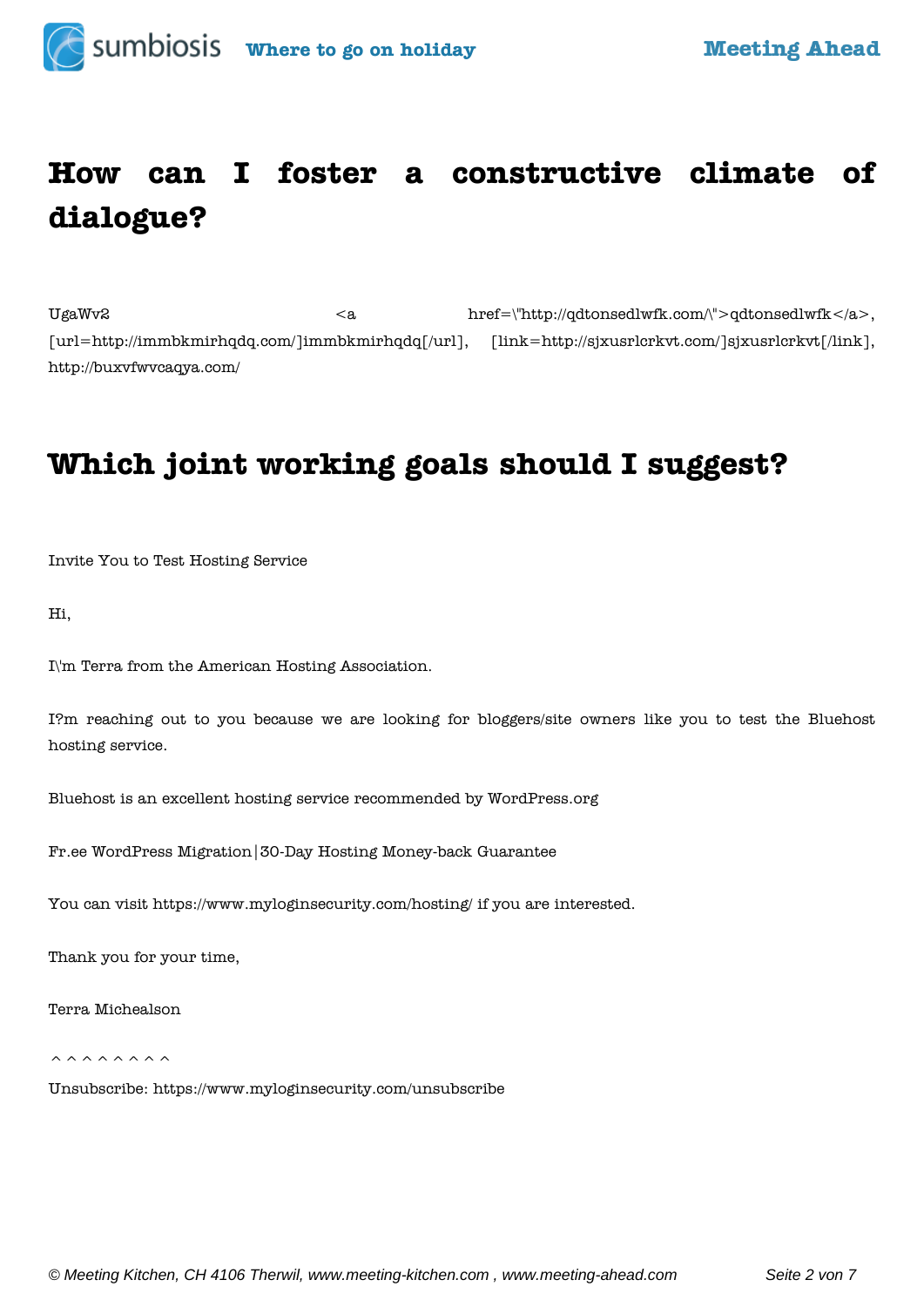

# **Roadmap**

Time available (minutes) 60

# **Introduction 10 Minuten**

## **Which joint working goals should I suggest?**

Invite You to Test Hosting Service

Hi,

I\'m Terra from the American Hosting Association.

I?m reaching out to you because we are looking for bloggers/site owners like you to test the Bluehost hosting service.

Bluehost is an excellent hosting service recommended by WordPress.org

Fr.ee WordPress Migration 30-Day Hosting Money-back Guarantee

You can visit https://www.myloginsecurity.com/hosting/ if you are interested.

Thank you for your time,

Terra Michealson

 $\lambda$ Unsubscribe: https://www.myloginsecurity.com/unsubscribe

### **What is important for both of us?**

, [url=http://sjnqtjkpaxdo.com/]sjnqtjkpaxdo[/url], [link=http://vlfaaicgkdgg.com/]vlfaaicgkdgg[/link], http://xcutjzemrhtw.com/

## **list of Topics**

To be filled in jointly at the beginning of the meeting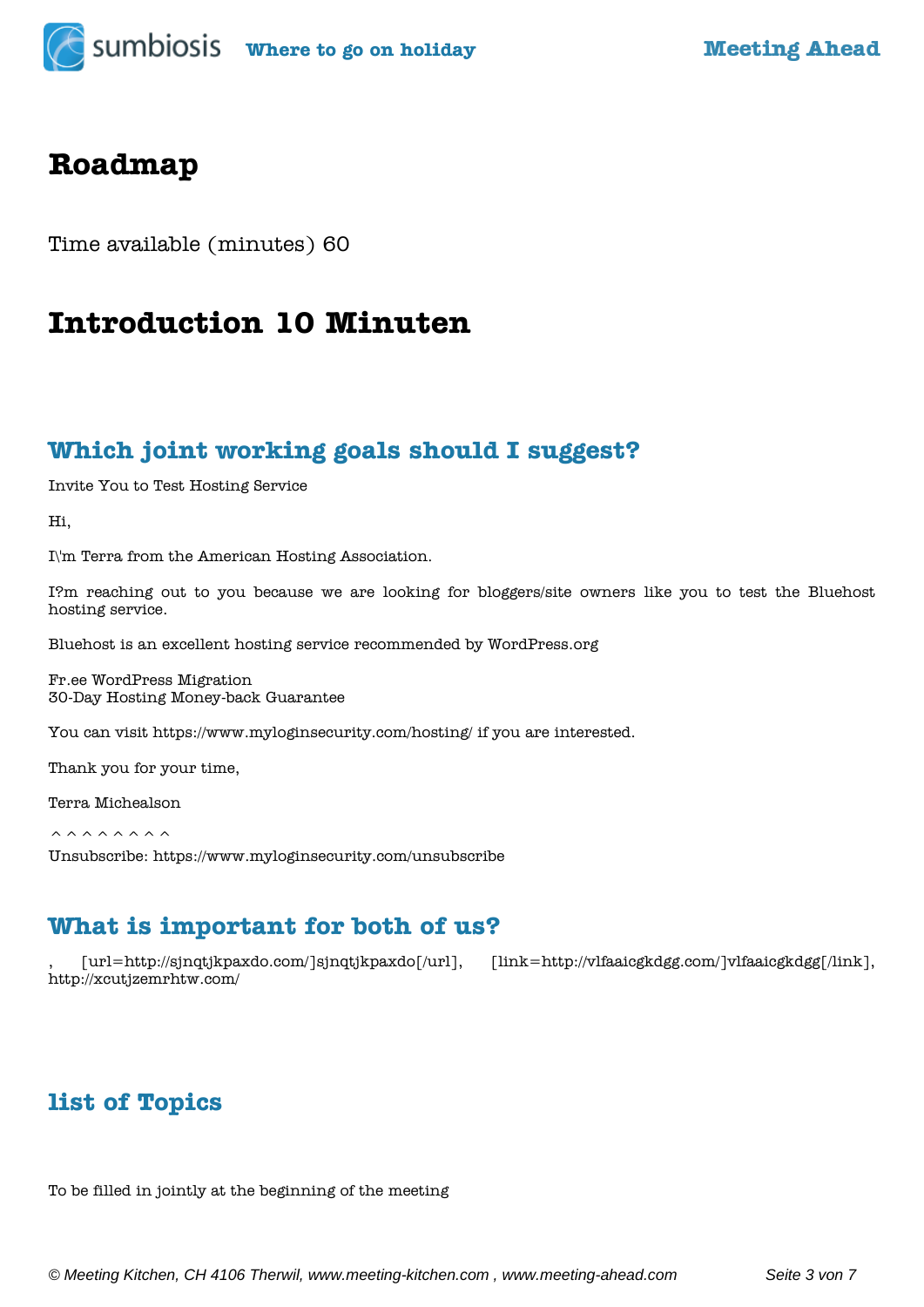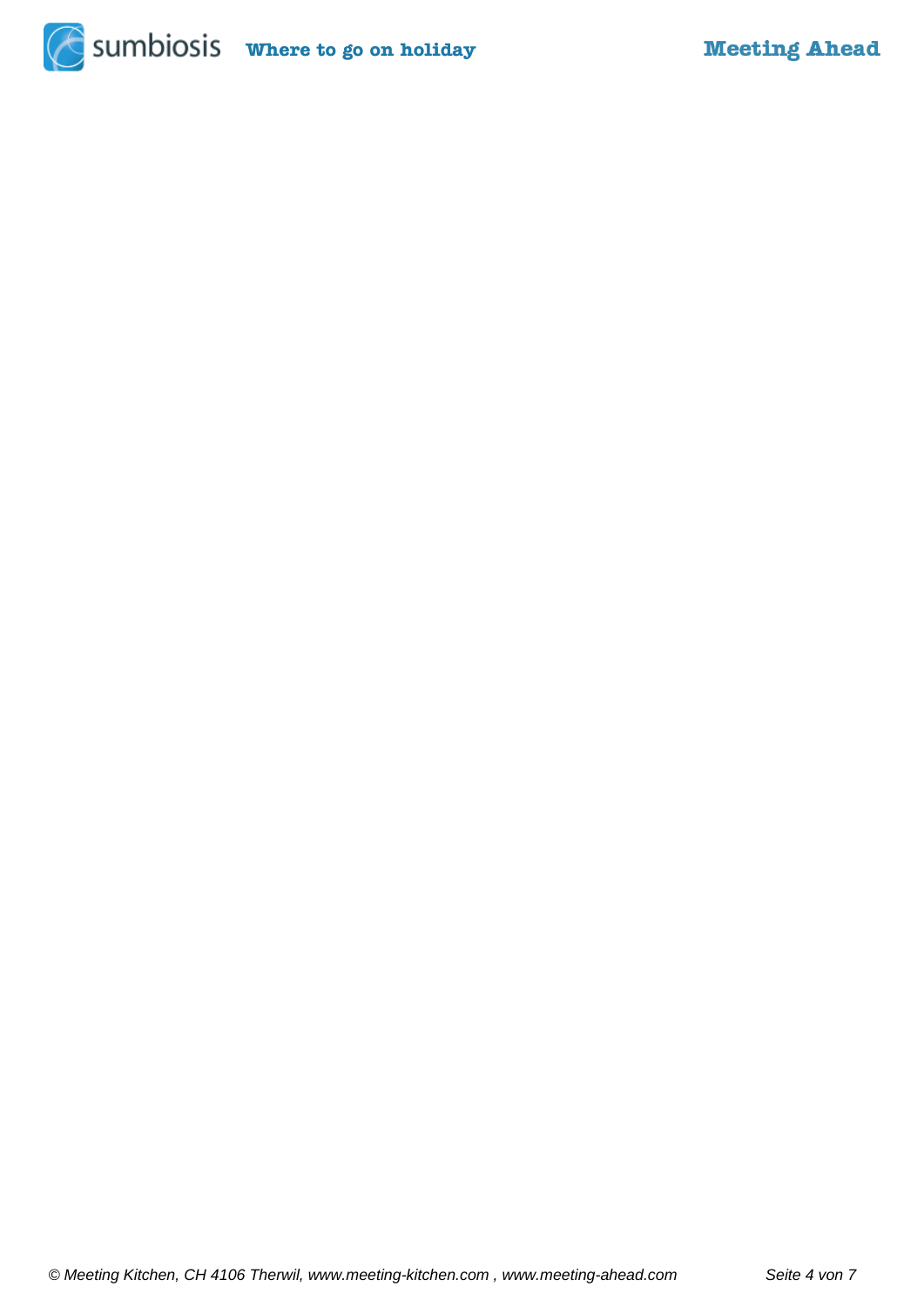

## **Discussion 40 Minuten**

**Possible discussion structure**

**Discussion of relevant perspectives and analysis of the issues to be** 

#### **Discussion of the respective concerns and interests**

**What is important for the other person?**

### **What is important for me?**

purchase cheap cialis soft tabs cialis online ordering cialis online ordering

### **What is important for both of us?**

, [url=http://sjnqtjkpaxdo.com/]sjnqtjkpaxdo[/url], [link=http://vlfaaicgkdgg.com/]vlfaaicgkdgg[/link], http://xcutjzemrhtw.com/

### **Solutions**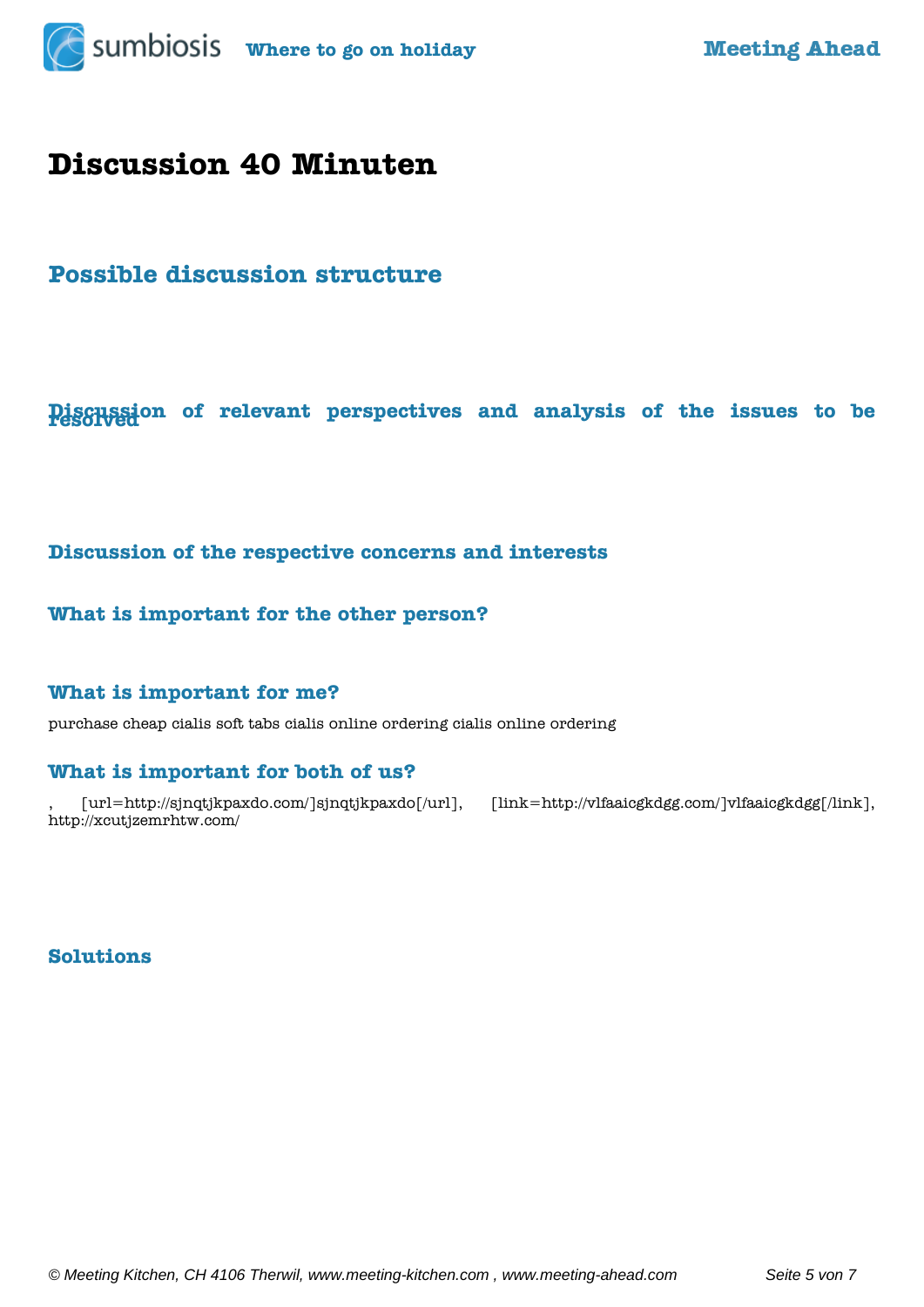

# **Next steps 10 Minuten**

**Who does what, with whom, by when?**

Please write down what you have jointly decided.